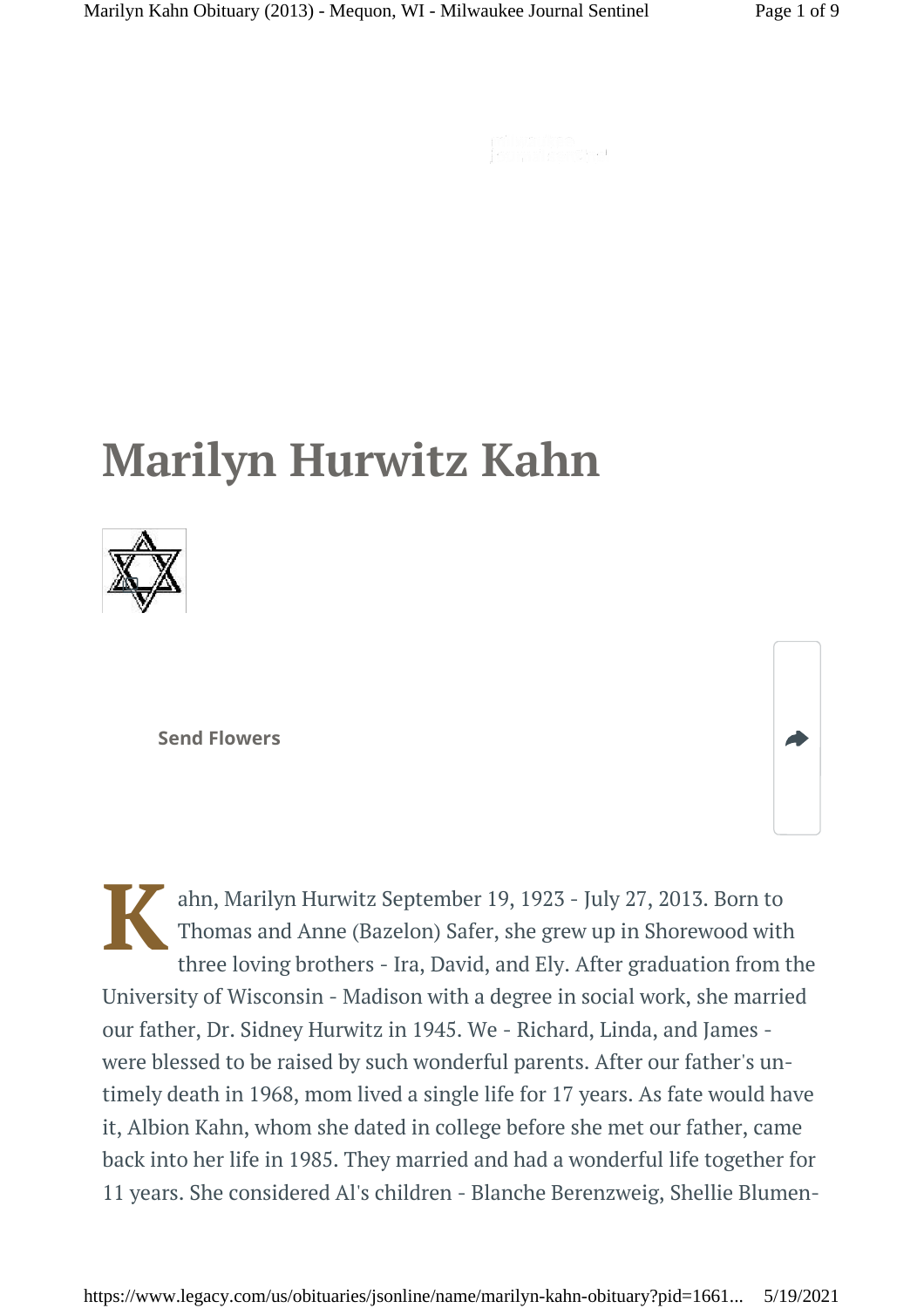field, and Jeffery Kahn - as her own. Our mother was a role model for the entire family. Her values were transmitted by observing how she lived her life. She taught us to appreciate. She taught us to care about others. She was completely devoted to her family and she adored her friends. She was eager to please others, particularly with food. Those who knew her understood that she had a way of putting people at ease and making them feel special with just a few words. She was bright, well read, and always a source of wisdom. She was a great listener, and her gentle and caring words - sometimes advice and sometimes just empathy - were helpful, genuine, and soothing. She devoted much of her life to helping others. She was a long-time volunteer at Mount Sinai Hospital. She worked as a counselor for Jewish Family Services, for the Multiple Sclerosis Society, for a home for battered women, and for the state nursing home ombudsman program. She also counseled displaced homemakers, assisting them in obtaining higher paying jobs. Mom was wellorganized, self-determined, and in control of her own destiny. She was gentle but strong. In the end, she made courageous decisions about how she would live her remaining months. She was the heart of the family and an incredible woman whose stature and nurturing selfless personality seemed to grow with each of her almost 90 wonderful years. She is survived by her children Richard Hurwitz (Judith), Linda Hurwitz (Richard Fine), and James Hurwitz, brothers David and Ely (Patsy) Safer, grandchildren Linda Graves (Michael), Laura, Sarah, and Thomas Hurwitz, and Sydney Fine, great-grandchildren Daphne and Donika Graves, and many adoring nieces, nephews, and cousins. Many thanks to the wonderful, caring Horizon hospice team who provided great comfort to our mother. Funeral services 1:00 PM Tuesday, July 30, 2013 at Congregation Shalom, 7630 N. Santa Monica Blvd., Fox Point. Interment Spring Hill Cemetery, 166 S. Hawley Ct., Milwaukee. In lieu of flowers please consider a donation to one of Mom's favorite funds: The Sidney P. Hurwitz Memorial Library Fund at the Aurora Sinai Medical Center, 945 N. 12th St., Milwaukee, WI 53233; The Jewish National Fund (planting trees in the children's garden); or Congregation Shalom.

#### $\overline{\mathsf{x}}$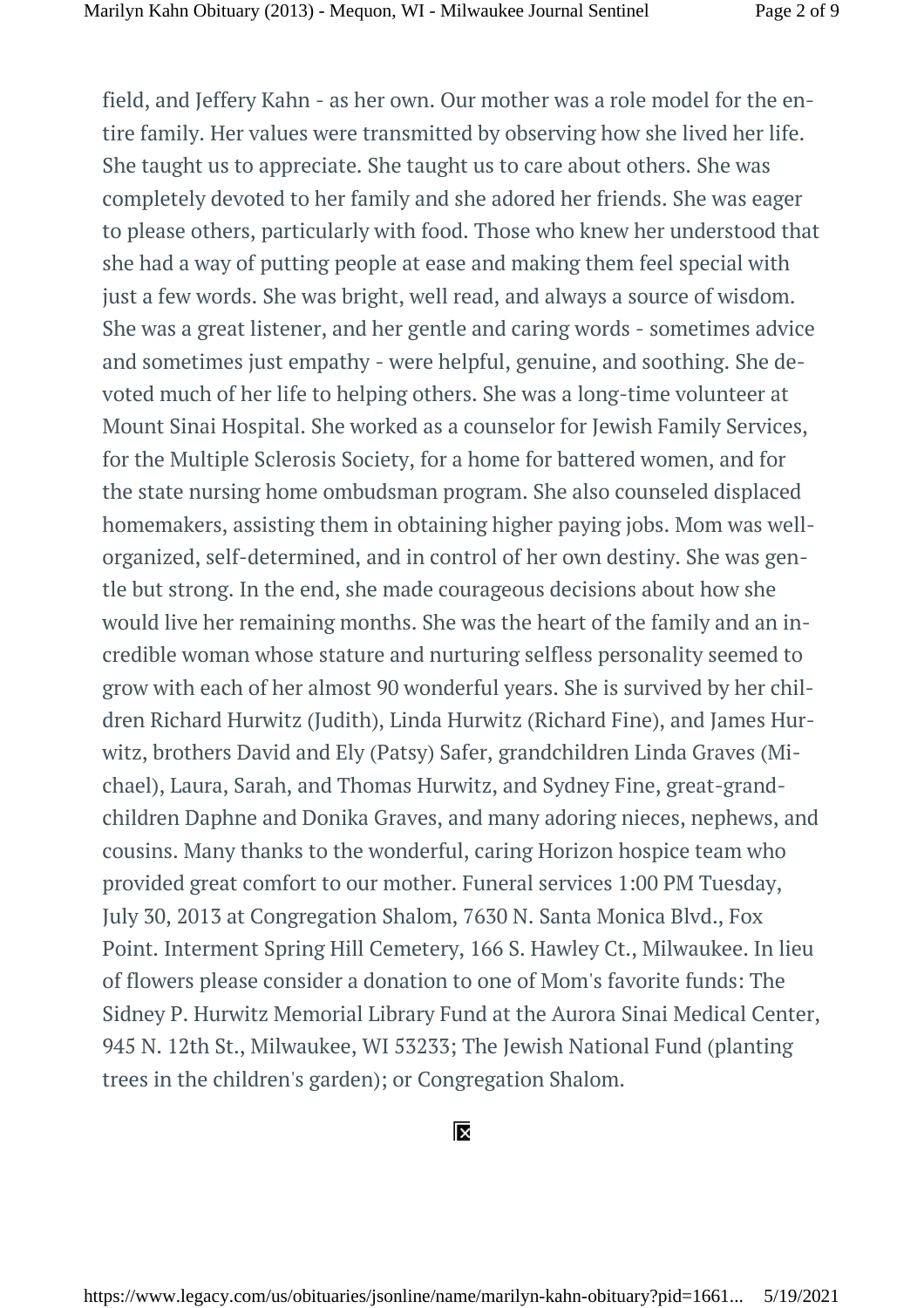

To plant trees in memory, please visit our **Sympathy Store**.

Published by Milwaukee Journal Sentinel on Jul. 30, 2013.

# **MEMORIAL EVENTS**

**No memorial events are currently scheduled.**

https://www.legacy.com/us/obituaries/jsonline/name/marilyn-kahn-obituary?pid=1661... 5/19/2021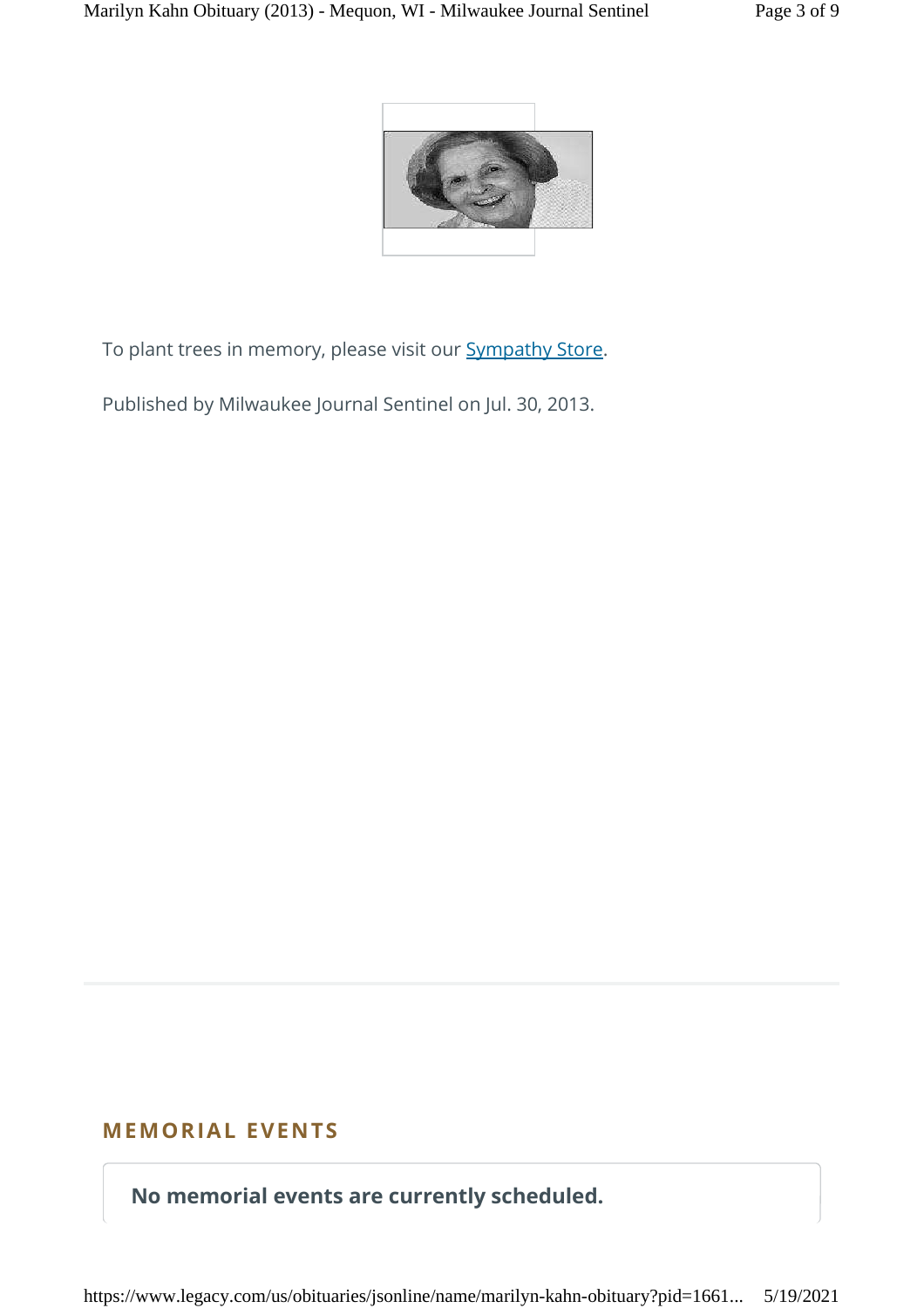To offer your sympathy during this difficult time, you can now have memorial trees planted in a National Forest in memory of your loved one.



# Funeral services provided by: **Blane Goodman Funeral Service - Mequon**



# **GUEST BOOK**

| Add a Message                    |  |
|----------------------------------|--|
| <b>From</b>                      |  |
| <b>Your Name</b>                 |  |
| <b>Your Message</b>              |  |
| Offer sympathy or share a memory |  |
|                                  |  |
|                                  |  |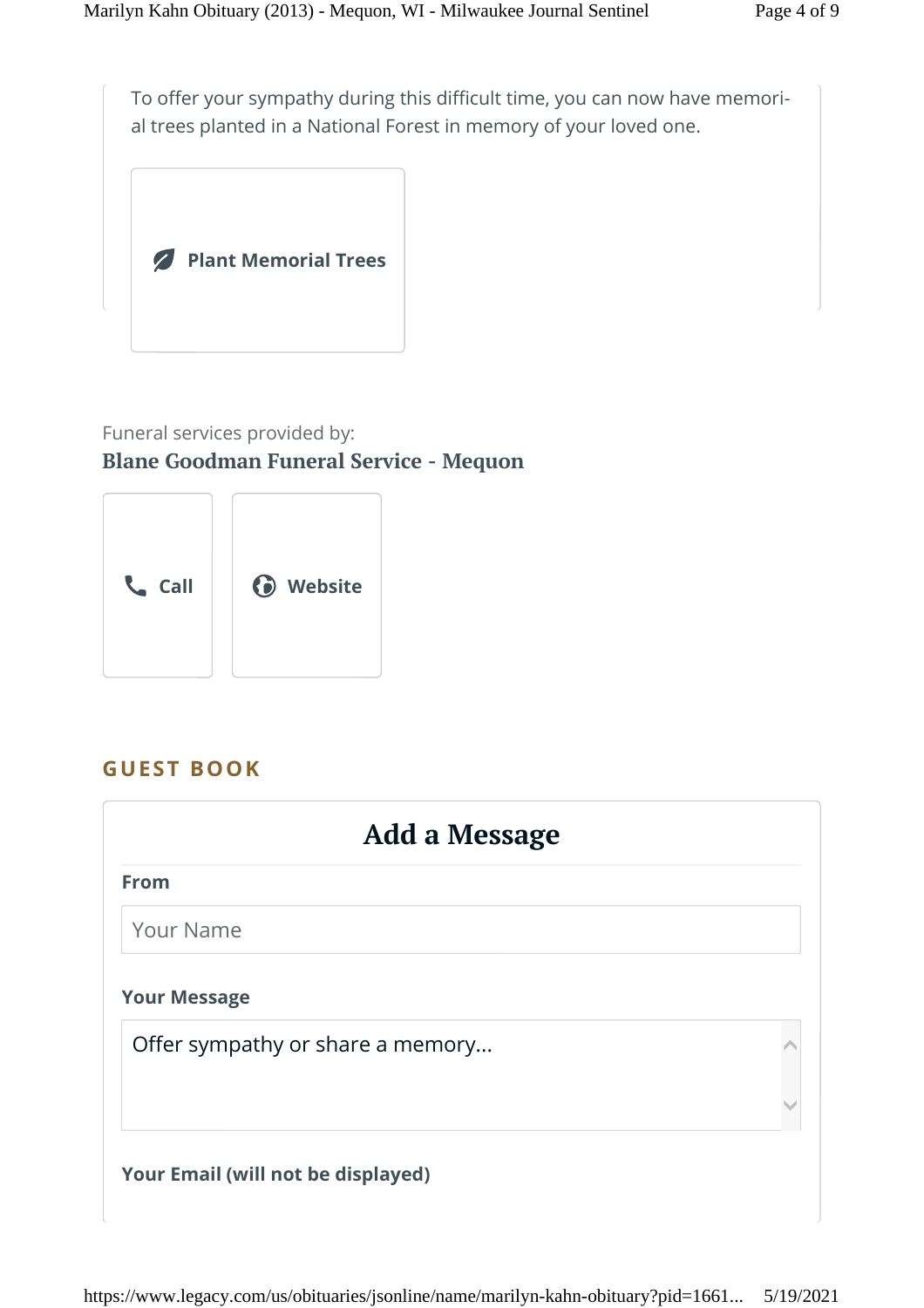Email Address

 $\vee$  Get email updates for this page

**Submit Your Message**

#### **6 Entries**

Linda and family, please accept our deepest condolences on the death of your mother. We always found her to be a wonderful person.

#### **Cary & Susie Silverstein Cary & Susie Silverstein**

My condolences to her children, grandchildren, and family. Marilyn was a very kind soul. She gave me guidance and support when I needed it as a new medical librarian. I'll miss her.

### **Brenda Fay** August 1, 2013

Linda and family,

The obit you all wrote about your mother was beautiful and spoke so much about her and about your family relationships. I hope remembering all those special things about her will bring you comfort as time goes on, even though right now, however expected her death might have been, it's still a shock. I always loved seeing her in Milwaukee--looking so stunning and with welcoming conversation. Eli joins me in sending you sympathy and wishes for better times.

#### **Linda Frank** July 31, 2013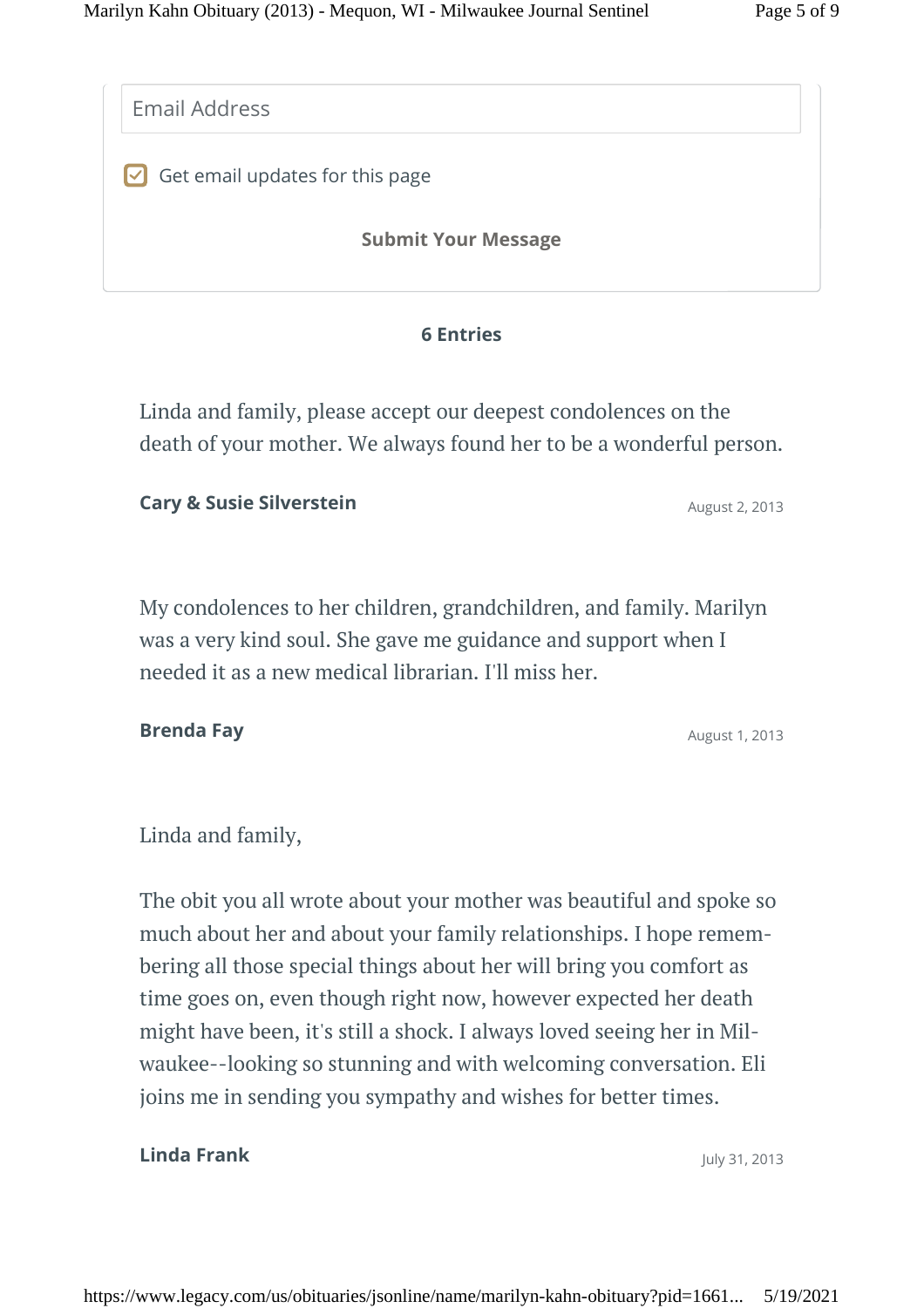Jim--My condolences to you and your family at this difficult time.

**Belle Bernstein** July 30, 2013

So sorry to hear about Marilyn. She had a very full life in addition to raising a great family. Joy Stern, Denver, CO

July 30, 2013

My deepest sympathy to the entire family on the loss of Marilyn, a very special and wonderful lady

**Suzy Ettinger** July 30, 2013